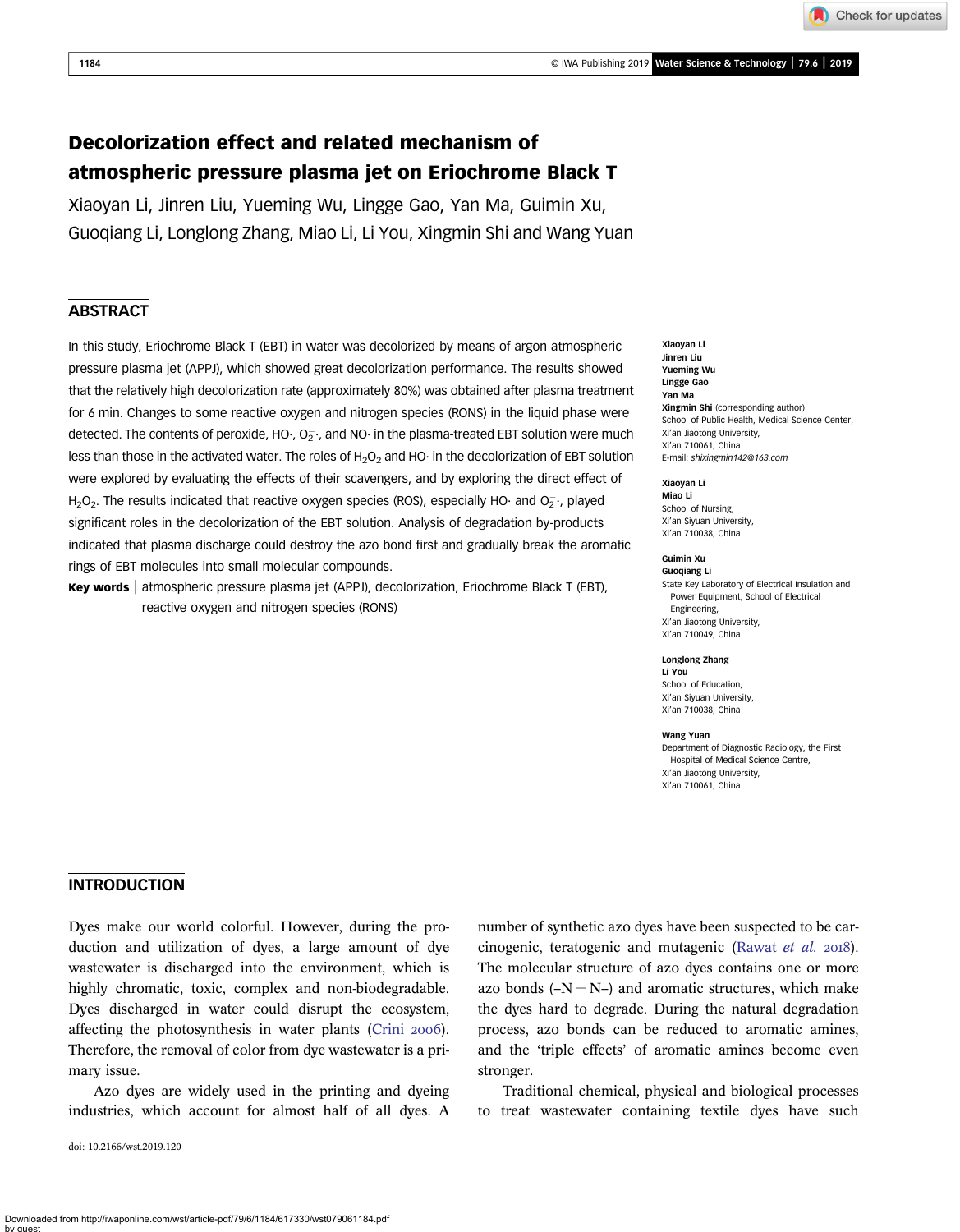disadvantages as high cost, high energy requirement and generation of secondary pollution [\(Kalsoom](#page-9-0) et al.  $2015$ ). Moreover, these traditional wastewater treatment techniques are usually ineffective for the degradation of refractory organics.

Recently, advanced oxidation techniques and processes (AOPs), characterized by the production of hydroxyl radicals (HO·) with strong oxidizing power, have been gradually applied in the treatment of refractory organics [\(Kabdasli](#page-9-0) et al.  $2015$ ). AOPs have been proven to be powerful and efficient for degrading recalcitrant materials and toxic contaminates (Vilar [et al.](#page-10-0)  $2017$ ). Low temperature plasma (LTP), usually generated at room temperature under atmospheric pressure, has been claimed to be rich in charged particles, various free radicals and other active ingredients [\(Setsuhara](#page-10-0) 2016; [Chauvin](#page-9-0) et al. 2017). Various kinds of LTPs have been employed for water treatment to reduce organic pollutants such as dyes ([Olszewski](#page-9-0) et al. 2014; [Garcia](#page-9-0) et al. 2017), phenolic compounds [\(Krugly](#page-9-0) et al.  $2015$ ), and antibiotics (Tran *[et al.](#page-10-0)*  $2017$ ).

Atmospheric pressure plasma jet (APPJ) is an emerging LTP generation technique. APPJ is operated at atmospheric pressure, with the advantages of an open system, spatial separation and easy operation ([Garcia](#page-9-0) *et al.* 2017). It has shown good application prospects in many fields, such as biomedicine, material processing, and environmental protection. The gas plasma produces reactive species including charged particles, excited particles, ultraviolet photons, radicals, and other ground state particles. APPJ carries and spreads them on the liquid surface so that reactions can take place at the gas and aqueous solution interface. The reactive oxygen and nitrogen species (RONS), including HO·, hydrogen peroxide  $(H_2O_2)$ , ozone  $(O_3)$ , superoxide anion  $(O_2^-)$ , nitric oxide  $(NO)$ and peroxynitrite anion  $(ONOO^-)$  are generated in aqueous solution. RONS will play very important roles in the decolorization process.

Eriochrome Black T (EBT), a typical azo dye, was selected as a model pollutant in our experiment. The chemi-cal structure of EBT ([Abdelmalek](#page-9-0) et al. 2006) contains an azo bond and two naphthalene rings. At present, there are a few reports on the degradation of EBT by LTP; however, the degradation mechanism remains unclear as yet ([Zagh](#page-10-0)bani [et al.](#page-10-0) 2009; [Djomgoue](#page-9-0) et al. 2015; [Karimi](#page-9-0) et al. 2018). In this study, the decolorization effect of APPJ on the model wastewater of EBT was investigated for the first time, especially the roles of RONS in decolorization. The related mechanism and possible degradation pathways of EBT by APPJ were also discussed.

## MATERIAL AND METHODS

In this study, all reagents used were of analytical grade. And all solutions were prepared using de-ionized water.

#### Model wastewater

The EBT was purchased from No.3 Branch of Shanghai Reagent Plant. The molecular formula of EBT is  $C_{20}H_{12}O_7N_3S$ Na, and the molecular mass is 461.39. A stock solution  $(1,000 \text{ mg} \cdot \text{L}^{-1})$  was prepared by dissolving EBT in deionized water, which was protected from light at low temperature. The stock solution was diluted on site to obtain experimental model wastewater of 50 mg $\text{L}^{-1}$  EBT.

### Experimental setup

The experimental setup is shown in Figure  $1(a)$  and  $1(b)$ . A hollow quartz tube is used as the barrier dielectric, which has inner and outer diameters of 2.0 and 4.0 mm, respectively. Two copper strip electrodes with 10.0 mm width are wrapped around the tube. The electrode near the nozzle is grounded, the other one is connected to high voltage. The grounded electrode is 10.0 mm from the nozzle and 16.5 mm from the power electrode. The high voltage is applied between the two electrodes to ignite the discharge. The peak-to-peak value of the applied voltage was about 15.0 kV. The frequency was 39.5 kHz and the discharge power was about 10 W. The working gas was argon with a flow rate of 0.5 slm. A cold atmospheric pressure plasma jet was formed by the flowing argon gas. The temperature at the tip of the APPJ varied from 25 to 36  $\degree$ C, which was measured by an alcohol thermometer. [Figure 1\(c\)](#page-2-0) shows the waveform of the applied voltage and circuit current. A high-voltage TekP6015A probe measured the voltage waveform (1000:1). The current waveform was obtained by measuring the voltage across a non-inductive resistor  $R_m$  (50 $\Omega$ ) in series. The emission spectrum of the plasma jet was measured with a spectrometer (Mechelle 5000, Andor Technology Ltd, Belfast, UK) and an enhanced charge-coupled device (ICCD) (iStar334, Andor Technology Ltd, Belfast, UK).

#### Plasma treatment

When the device could stably produce plasma, 1 mL EBT solution (50 mg·L<sup>-1</sup>) was added into a 24-well plate (Corning, USA) and placed vertically under the APPJ generating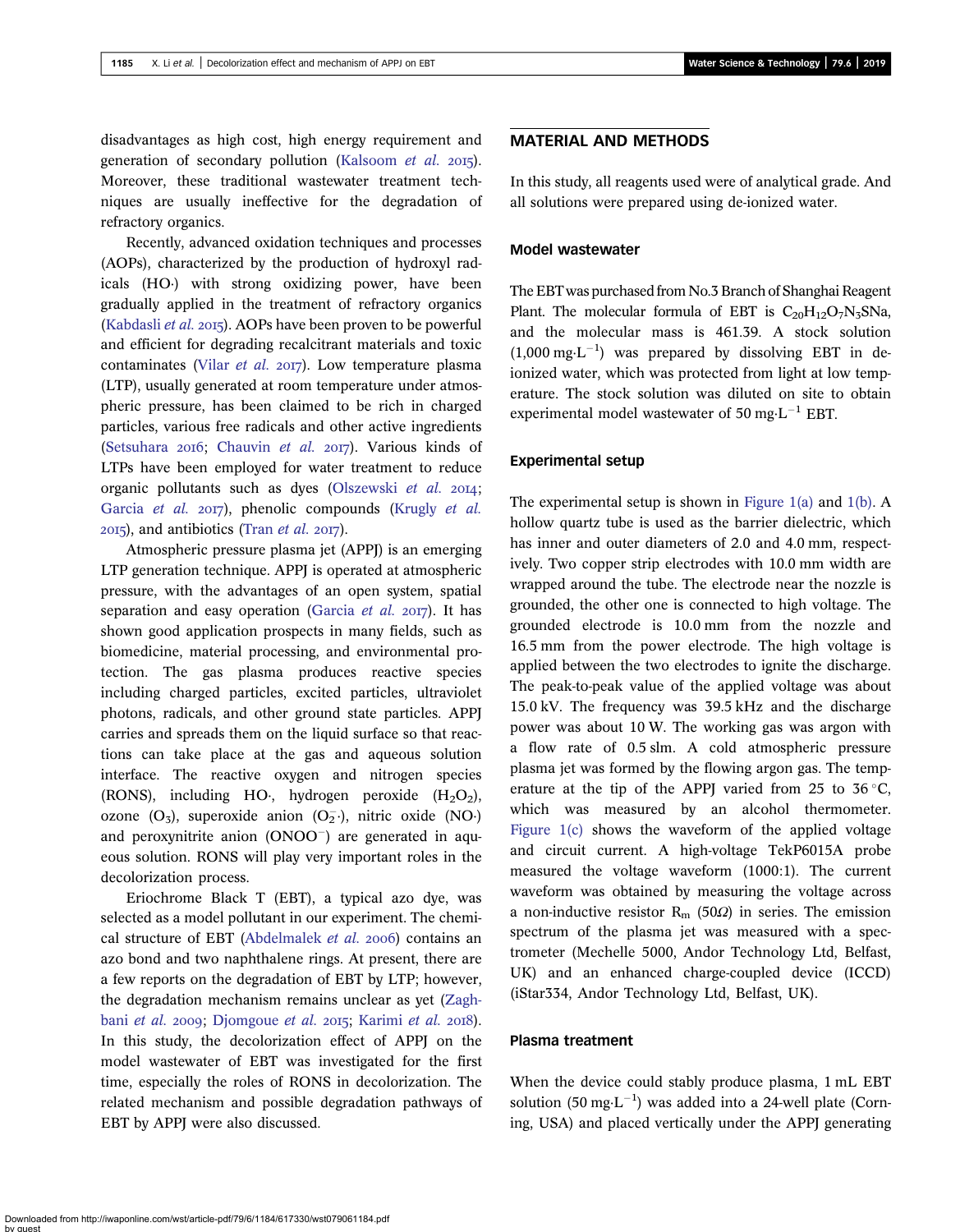<span id="page-2-0"></span>

Figure 1 | Diagram (a) and picture (b) of the APPJ generating experimental setup, voltage and current waveform (c) applied.

setup. The distance from the liquid surface to the quartz tube lower port was 1.0 cm. The tip of the plasma was close to the surface but did not contact it. The treatment times were 0, 2, 4, 6, 8, and 10 min.

#### Decolorization effect

According to the Beer-Lambert Law, the absorbance is proportional to the concentration of EBT molecules in solution. Therefore, the decolorization rate can reflect the degradation of EBT in solution. During our experiment, an 0.2 mL EBT sample was added to a 96-well plate (Corning, USA) and the absorbance at 525 nm  $(A_{525})$  was recorded on an Infinite M200 microplate reader (Tecan, Switzerland). The decolorization effect of APPJ on EBT solution was evaluated by the decolorization rate  $(\eta)$ , and calculated according to formula (1):

$$
\eta = \frac{A_0 - A_t}{A_0} \times 100\%
$$
\n(1)

where  $A_0$  and  $A_t$  stand for the absorbance at 525 nm of EBT solution with plasma exposure for 0 and t min, respectively.

## Determination of RONS in EBT solution and activated water

To explore the related mechanism of APPJ on EBT solution, we determined the changes of peroxide (including  $H_2O_2$  and  $ONOO^{-}$ ), HO $\cdot$ , O<sub>2</sub> $\cdot$ , and NO $\cdot$  in the activated water and EBT solution after plasma treatment. The de-ionized water was treated by APPJ in the same way as the EBT solution was treated to obtain activated water. The treatment times were 0, 1, 2, 3, 4, 5 and 6 min.

In this study, the peroxide concentration in solution was determined by coumarin boronic acid (CBA) probe ([Liu](#page-9-0) [et al.](#page-9-0) 2017). Firstly, 2 μl CBA was added into 1 mL activated water or plasma-treated EBT solution, incubated for 15 min at  $40^{\circ}$ C. Secondly, the fluorescence intensity of COH was detected with a microplate reader at the excitation wavelength (355 nm) and emission wavelength (460 nm). Thirdly, the concentration of peroxide was quantified based on the  $H_2O_2$  standard curve. The production capacities of HO· and  $O_2^-$  in solution were determined with a hydroxyl radical assay kit and a superoxide anion generation kit (Jiancheng Bioengineering Institute, Nanjing, China), respectively (Liu *[et al.](#page-10-0)* 2017; Shi *et al.* 2018). The NOproduced by plasma quickly converted to nitrate  $(NO<sub>3</sub><sup>-</sup>)$  and nitrite ( $NO<sub>2</sub>$ ). Therefore, the total amount of  $NO<sub>3</sub>^-$  and  $NO<sub>2</sub>^$ was determined with a nitric oxide kit (Biyuntian Biotechnology Co., Ltd, Shanghai, China), to represent the total content of RNS (Shi [et al.](#page-10-0)  $2015$ ).

The measurement principles of  $O_2^-$  are listed as follows. The reaction system simulates the reaction of xanthine and xanthine oxidase to produce  $O_2$ , which can oxidize hydroxylamines to form  $NO<sub>2</sub>$ . When the electron acceptors are provided,  $NO<sub>2</sub>$  reacts with Griess reagent and forms violet compounds. The color depth of the solution is proportional to  $O_2^-$  in a certain range. The operation procedures were performed according to the manufacturer's specification. The absorbance at 550 nm was measured with a microplate reader.

The 1 U/L  $O_2^-$  in solution is defined to be equivalent to 1 mg of ascorbic acid by consuming  $O_2^-$  in the reaction system under the reaction conditions. The effect of the sample on  $O_2^-$  could be determined to compare it with the standard material (ascorbic acid), according to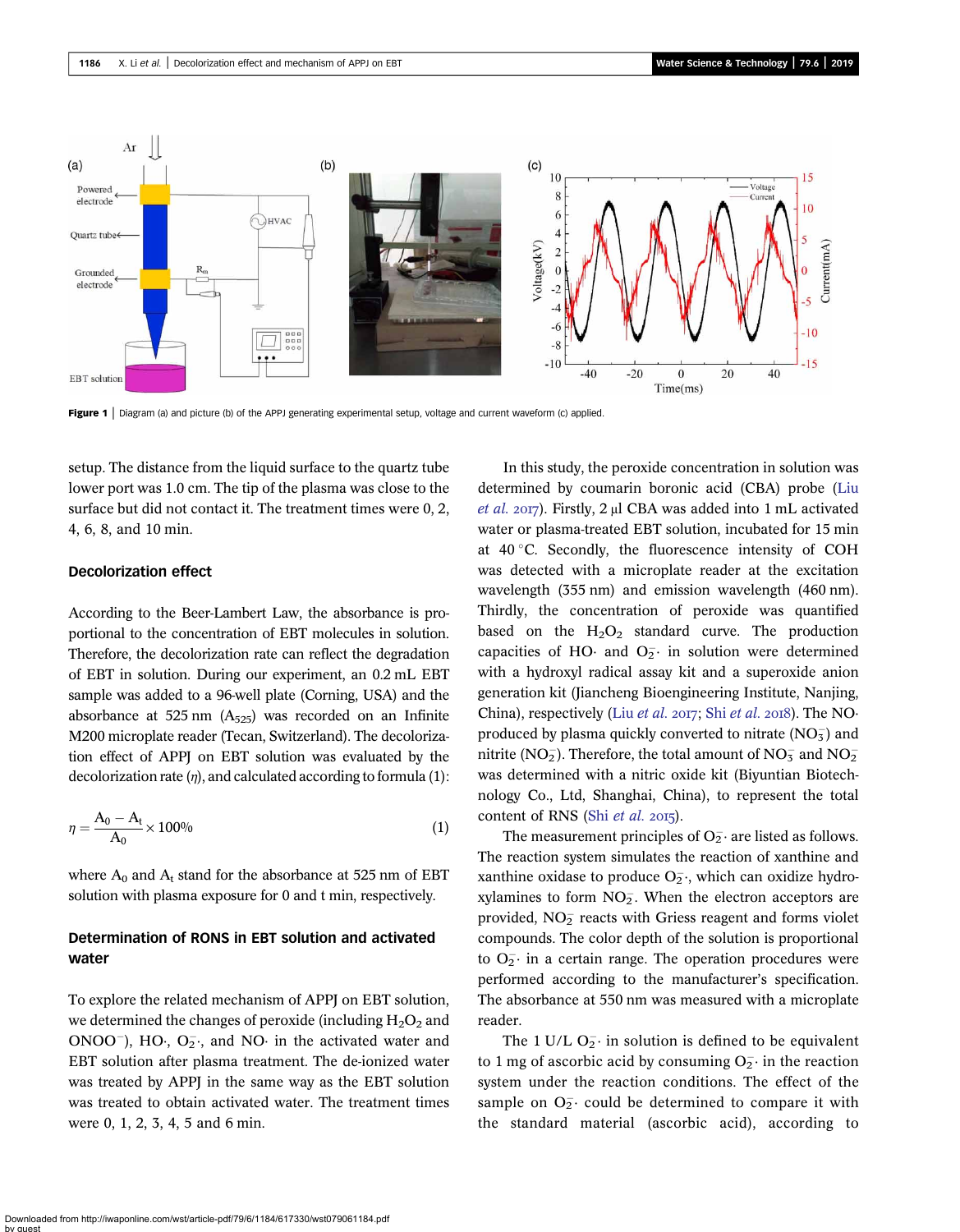formula (2):

$$
O_2^- \text{ production (U/L)} = \frac{A_T - A_C}{A_C - A_S} \times C_S \times 1000 \text{ mL} \times k \tag{2}
$$

where  $A_T$ ,  $A_C$ ,  $A_S$  stands for the absorbance at 550 nm of the test (solution treated by APPJ), control (distilled water) and standard (ascorbic acid) tubes, respectively; k is the dilution ratio of the sample before the test, which was 1 in our experiments;  $C_S$  denotes the concentration of standard, equal to  $0.15$  mg $\cdot$ mL<sup>-1</sup>. The positive value indicates that the sample contains the substance producing  $O_2^-$ , while the negative value indicates that the sample contains a substance that could consume  $O_2^-$ .

In order to verify the roles of  $H_2O_2$  and HO· in the decolorization of dye molecules, the effects of their scavengers were explored. As catalase (CAT) and ascorbic acid are the scavengers for  $H_2O_2$  and HO $\cdot$ , respectively, the EBT solution with 2 ‰ (V: V) CAT and 40  $\mu$ M ascorbic acid were treated by the plasma. The  $H_2O_2$  reagent, whose concentration was equal to peroxide (standardized by  $H_2O_2$ ) in each group of the activated water, was added into the EBT solution. The absorbance of the EBT solution was measured with a microplate reader after 10 min.

#### Evaluation of degradation residues

The UV/VIS spectra of plasma-treated EBT solutions were obtained by a microplate reader in a range from 250 to 800 nm. Fourier-transform infrared spectroscopy (FTIR) was applied to identify the characterization of the chemical bonds of the EBT before and after plasma treatment. For each sample, 15 mL was collected, dried at 80 $\degree$ C in a water bath, and then dried at  $105^{\circ}$ C for 30 min. The solid samples were mixed with KBr solid powder homogenously in an agate mortar and then compressed to disks, scanned in a range from 4,000 to 500  $cm^{-1}$  using an FTIR spectrometer (AVATAR 330FT-IR Thermo Nicolet); 100 scans were taken at a resolution of  $4 \text{ cm}^{-1}$ .

#### Statistical analysis

Each experiment was repeated three times. All data were processed with SPSS (Version XIII) and analyzed with one-way analysis of variance (ANOVA). The experimental results were shown as mean  $\pm$  standard deviation.  $P < 0.05$ was considered statistically significant.

## RESULTS AND DISCUSSION

#### The emission spectra of APPJ

The emission spectrum of APPJ recorded in the wavelength range of 300 to 900 nm is shown in Figure 2. We found that most of the lines were metastable argon atoms. The emission lines of HO· (309 nm), NO· (334.8 nm), N<sub>2</sub> (380.4 nm), and the excited O atom (673.0 nm) were also presented. The excited O atoms and HO· are highly active free radicals that have a destructive effect on the refractory organics [\(Karthikeyan](#page-9-0) et al. 2015), can react with the dye molecules at the gas-liquid interface and degrade them.

The water molecules in the solution evaporate into the ambient air to form humid air, and change the chemical properties of the plasma in the gas phase. Before reaching the liquid, the flowing argon gas blows out the plasma generated in the discharge region and contacts with humid air. Energetic metastable argon atoms  $(Ar<sup>m</sup>)$  are able to cause excitation of nitrogen and oxygen molecules, thus producing reactive species containing nitrogen or oxygen (such as  $N_2$ , NO $\cdot$ , O, HO $\cdot$ , etc.). The previous study ([Garcia](#page-9-0) *et al.*) ) suggested that argon species were very important in the transformation of these species. Related reactions were described as the following reactions [\(Olszewski](#page-9-0) et al.  $2014$ ; Shi [et al.](#page-10-0) 2018).

$$
N_2 + Ar^m \to N_2 \cdot + Ar \tag{3}
$$

$$
N_2\cdot+H_2O_{(gas)}\rightarrow HO\cdot+H+N_2\qquad \qquad (4)
$$



Figure 2 | Emission spectrum of APPJ.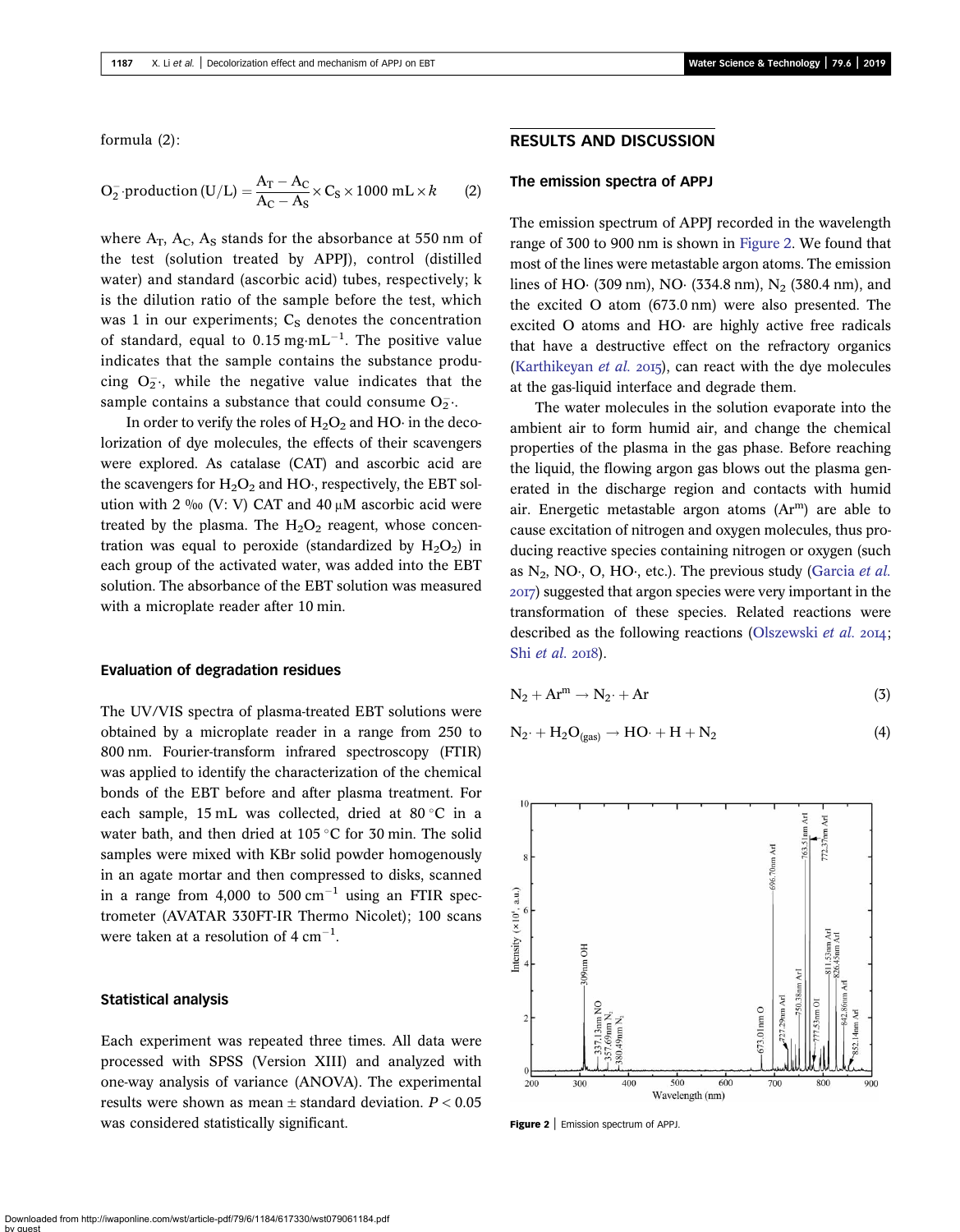## $H_2O_{(0.00)} + Ar \rightarrow HO \cdot + H + Ar$  (5)

$$
O + H_2O \rightarrow HO \cdot + HO \cdot \tag{6}
$$

$$
H_2O_2 + HO \cdot \rightarrow H_2O + HO_2. \tag{7}
$$

$$
H_2O + O_3 \rightarrow 2HO \tag{8}
$$

$$
N_2 + O \to NO + N \tag{9}
$$

$$
O + O_2 \rightarrow O_3 \tag{10}
$$

$$
NO + O_3 \rightarrow NO_2 + O_2 \tag{11}
$$

#### Decolorization effect of APPJ

The feasibility of EBT degradation by APPJ was investigated. Obviously, great decolorization performance was observed. As a result, the color of the EBT solution gradually became lighter from the initial purple color with extension of the treatment time (Figure  $\mathfrak{I}(a)$ ). The color change of the EBT solution was observed as a result of the major reaction intermediates, which could be an indicator of the level of degradation. The results indicated that the EBT concentration steadily decreased.

The decolorization rate of plasma-treated EBT solution is shown in Figure 3(b). As can be seen, the decolorization rate increased gradually with prolongation of APPJ treatment time. It could reach approximately 80% after 6 min of plasma treatment, indicating that APPJ could destroy the EBT dye molecules rapidly and effectively. However, there were no significant differences among the treatments of 6, 8 and 10 min ( $P > 0.05$ ). Therefore, the longest treatment time was set to be 6 min in the hereafter reported experiments. In the process of plasma treatment, the reactive species gradually increased and reacted with dye molecules in solution. The chromogenic groups in EBT molecules were destroyed and the EBT solution faded.

The change of pH value is related to the solute in the solution. The effect of APPJ treatment on the pH of the EBT solution is presented in Figure 3(c). During the treatment process, the pH of the EBT solution dropped rapidly from  $4.69 \pm 0.19$  to  $2.93 \pm 0.12$ , especially during the early stage of treatment. In the experiment, we found that the pH change of the EBT solution was consistent with that of A525. Tentative inferences on this result are as follows: on one hand, it was related to the presence of nitrite and nitrate ions in the solution; on the other hand, a large number of acidic substances such as organic acids were probably produced during the plasma treatment process.

#### Evolution of RONS in EBT solution and activated water

The reactive species generated by the plasma are transported into the aqueous solution and complex chemical reactions take place with water molecules, organic solutes, and inorganic solutes (such as  $O_2$  and  $N_2$ ) at the gas-liquid interface. The reactive species generated in aqueous solution mainly include reactive oxygen species (ROS), such as  $O_2^-$ .  $HO^{\prime}$ ,  $O_5^{\prime}$ , and  $H_2O_2$ , and reactive nitrogen species (RNS),



Figure 3 | The effect of APPJ on EBT solution with different treatment times, color change (a), decolorization rate (b), pH change (c). The error bars showed the standard deviation of replications. \*  $P < 0.05$  versus the original EBT solution, #  $P < 0.05$  versus EBT solution treated by plasma for 6 min.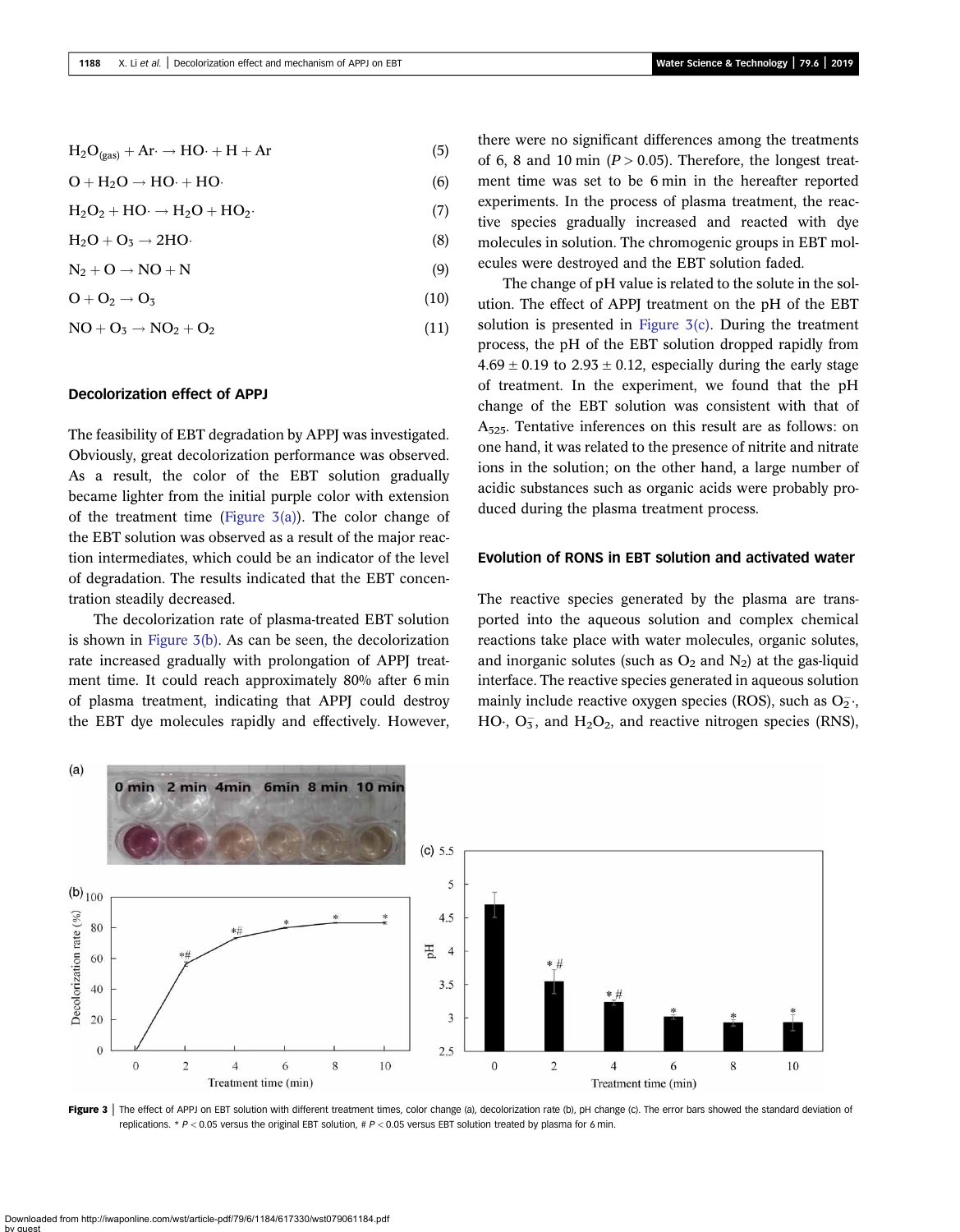<span id="page-5-0"></span>such as  $NO<sub>1</sub>, NO<sub>2</sub>, and ONOO<sub>-</sub>, in accordance with the fol$ lowing reactions (Jiang [et al.](#page-9-0) 2012; [Chen](#page-9-0) et al. 2017; [Garcia](#page-9-0)  $et$  al.  $2017$ :

$$
O_2 + e \rightarrow O + O + e \tag{12}
$$

$$
O_2 + O \to O_3 \tag{13}
$$

$$
O_2 + e \rightarrow O_2^{-}.
$$
 (14)

$$
\mathbf{O}_2^- \cdot + \mathbf{H}^+ \to \mathbf{HO}_2^- \tag{15}
$$

$$
\mathbf{O}_2^- + \mathbf{HO}_2 \rightarrow \mathbf{HO}_2^- + \mathbf{O}_2 \tag{16}
$$

$$
HO_2^- + H_2O \rightarrow H_2O_2 + OH^-
$$
 (17)

$$
2\mathrm{HO}_2 \cdot \rightarrow \mathrm{H}_2\mathrm{O}_2 + \mathrm{O}_2 \tag{18}
$$

$$
HO \cdot + HO \cdot \leftrightarrow H_2O_2 \tag{19}
$$

$$
\mathbf{O}_2^- \cdot + \mathbf{O}_3 \rightarrow \mathbf{O}_3^- + \mathbf{O}_2 \tag{20}
$$

$$
O_3^- + H^+ \rightarrow HO \cdot + O_2 \tag{21}
$$

 $NO + O_3 \leftrightarrow NO_2 + O_2$  (22)

$$
2NO2 + H2O \rightarrow HNO2 + HNO3
$$
 (23)

$$
NO2 + HO· \rightarrow HNO3
$$
 (24)

$$
2NO-2 + 2H^{+} \leftrightarrow 2HNO_2 \rightarrow NO \cdot + NO_2 \cdot + H_2O \tag{25}
$$

$$
NO-2 + H2O2 + H+ \rightarrow ONOOH + H2O
$$
 (26)

$$
ONOOH + H^{+} \leftrightarrow HO \cdot + NO_{2}.
$$
 (27)

Ozone was claimed to play an important role in the degradation of dyes [\(Garcia](#page-9-0) et al.  $2017$ ). However, ozone formation in the air was practically suppressed due to the reaction with nitrogen. In the liquid phase, the  $O<sub>5</sub>$  generated  $O_3^-$  by exchanging charge with a large number of  $O_2^-,$  at a depth of more than 1  $\mu$ m, which could cause the O<sub>3</sub> concen-tration to drop rapidly [\(Olszewski](#page-9-0) et al.  $20I4$ ). In order to gain further insight into the chemical activity induced by APPJ in the liquid phase, the changes of peroxide, HO·,  $O_2^{\sim}$ , and RNS were investigated.

Large portions of the short-lived reactive species entered the solution and transformed into long-lived  $H_2O_2$ . ONOO<sup>-</sup> was also generated in the solution mainly by reaction (24) [\(Chen](#page-9-0) *et al.* 2017). As shown in Figure 4(a) and 4(b), the peroxide contents (including  $H_2O_2$  and ONOO<sup>-</sup>) gradually increased both in the activated water and plasma-treated EBT solution. The peroxide content in the activated water after 6 min treatment was about 1,200 μM, while that in the EBT solution was about 170.00 μM. The peroxide content of the plasma-treated EBT solution was significantly lower than that in the activated water after 3, 4, 5 and 6 min treatments.

The changes of HO· relative content in the activated water and the EBT solution are shown in Figure 4(c). The results clearly show that the HO· content in the plasma-treated solution increased gradually, and was significantly higher than that in the control  $(P < 0.05)$ . Obviously, the relative content of HO· in the EBT solution was dramatically lower than that in the activated water during the whole process ( $P < 0.05$ ). More remarkably, the relative content of HO· in the EBT solution after 0, 1, 2, and 3 min treatment was negative. The negative value indicated that



Figure 4 | Changes of RONS in the liquid phase with different treatment times, peroxide (a) (b), HO· (c), O<sub>2</sub>· (d) (e), NO<sub>3</sub> and NO<sub>2</sub> (f). The error bars show the standard deviation of replications.  $* P < 0.05$  versus untreated solution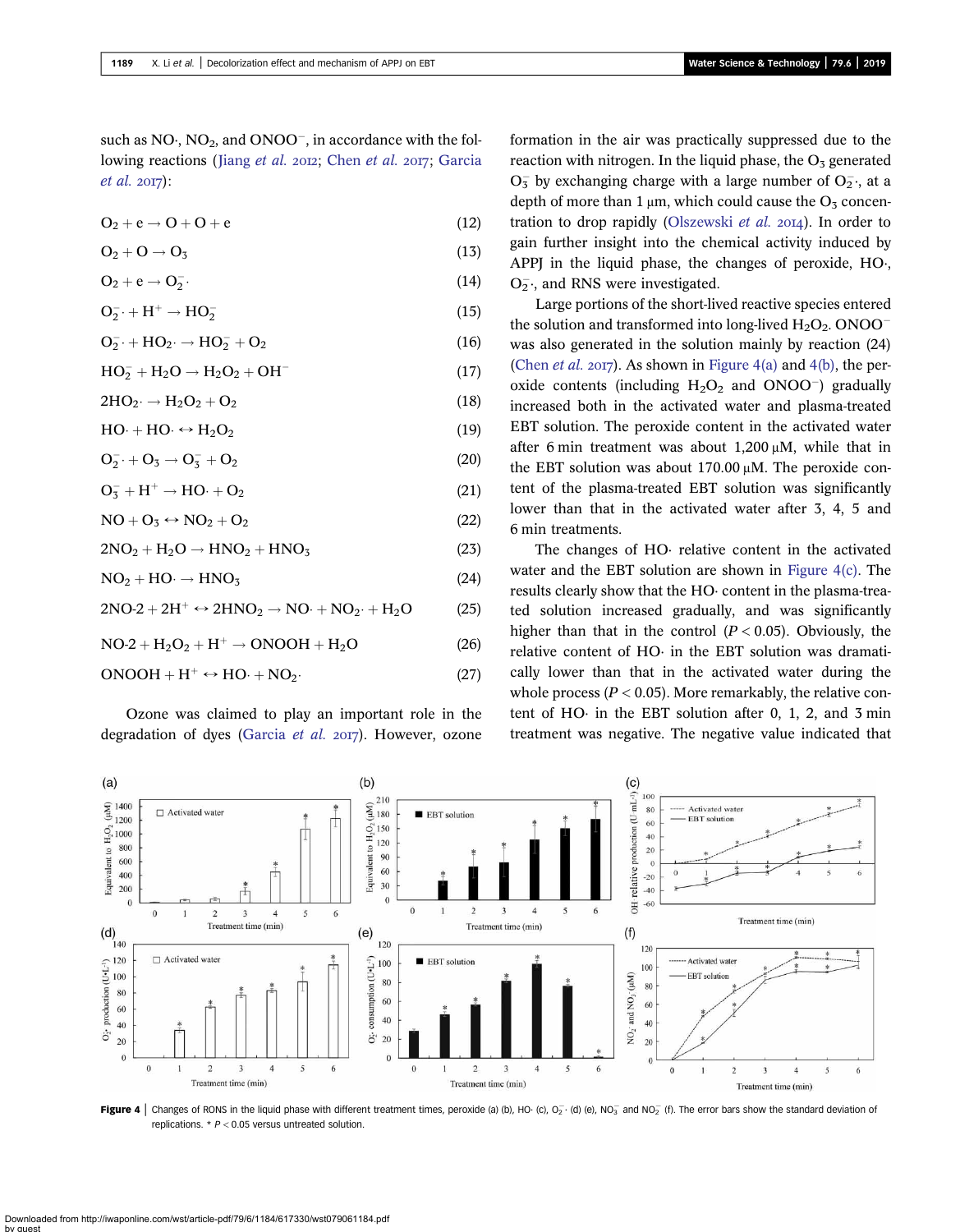<span id="page-6-0"></span>EBT dye molecules consumed part of the HO· produced in the assay kit, and there was far more HO· consumed by the EBT than there was HO· produced by plasma.

The  $O_2^-$  change in the solution is shown in [Figure 4\(d\)](#page-5-0) and [4\(e\).](#page-5-0) It can be seen that  $O_2^-$  induced by plasma in the activated water gradually increased from 33.89 to 114.47  $U \cdot L^{-1}$ , which was significantly higher than that in the de-ionized water  $(P < 0.05)$ . The EBT dye molecules and the degradation byproducts consumed a large amount of  $O_2^-$ , even exceeding the  $O_2^-$  generated by plasma. The  $O_2^-$  consumption of the EBT solution increased before 4 min plasma treatment and then decreased gradually.

NO $\cdot$  is oxidized to form  $NO<sub>2</sub><sup>-</sup>$  and later to  $NO<sub>3</sub><sup>-</sup>$ . The total amount of  $NO_3^-$  and  $NO_2^-$  was used to represent RNS in the solution. As Figure  $4(f)$  shows, the total  $NO<sub>3</sub>$ and  $\rm NO_2^-$  contents gradually increased in plasma-treated solutions, which were significantly higher than those in plasmauntreated liquid ( $P < 0.05$ ). The total NO<sub>3</sub> and NO<sub>2</sub> contents of the activated water and EBT solution in 1 and 2 min treatments were 47.10 and 73.68, 18.22 and 50.52 μM, respectively. The total  $NO<sub>3</sub>^-$  and  $NO<sub>2</sub>^-$  contents in the activated water were much higher than those in the EBT solution when the plasma treatment time was shorter than 3 min.

#### Roles of  $H_2O_2$  and HO· on decolorization

CAT is an effective scavenger for  $H_2O_2$  in a solution. The effect of CAT on the decolorization of the EBT solution by APPJ is shown in Figure 5(a). After CAT was added, the decolorization rate of the EBT solution was  $(9.16 \pm$ 2.01)%,  $(14.56 \pm 0.58)$ %,  $(19.95 \pm 0.98)$ %,  $(38.36 \pm 0.30)$ %,  $(49.36 \pm 1.06)\%$ , and  $(56.20 \pm 0.12)\%$ , respectively, when the plasma exposure was 1, 2, 3, 4, 5 and 6 min. No matter whether there was CAT interference or not, the chromaticity of the treated EBT solution was significantly lower than the original  $(P < 0.05)$ . However, CAT presented an obvious inhibitive effect on the decolorization of the EBT solution, indicating that  $H_2O_2$  played a certain role in the decolorization by plasma.

Figure 5(b) shows the decolorization effect of  $H_2O_2$  alone on the EBT solution. Although the  $H_2O_2$  content in the EBT solution increased largely,  $A_{525}$  of the EBT solution decreased slightly. When the  $H_2O_2$  content was 40, 60, 160, 450, 1,050 and 1,200 μM, the decolorization rate was  $(7.15 \pm 0.61)$ %,



Figure 5 | The effects of CAT (a) and ascorbic acid (c) on decolorization of the EBT solution, the decolorization effect of H<sub>2</sub>O<sub>2</sub> alone on EBT solution (b). The error bars showed the standard deviation of replications.  $* P < 0.05$  versus untreated solution.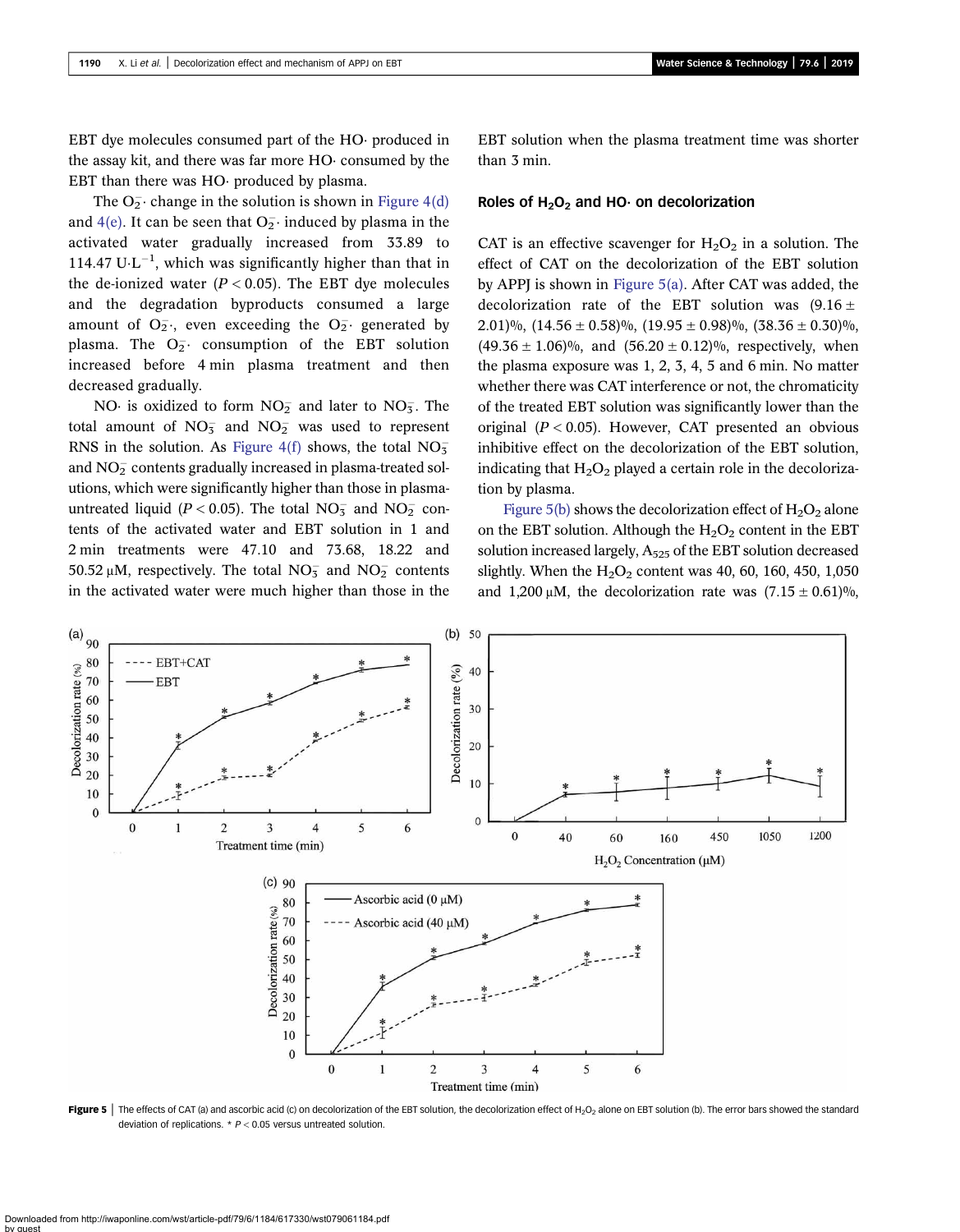$(7.79 \pm 2.33)\%$ ,  $(8.83 \pm 3.01)\%$ ,  $(10.02 \pm 1.71)\%$ ,  $(12.21 \pm 1.71)\%$ 1.98)%, and  $(9.31 \pm 2.76)$ %, respectively, with no significant difference ( $P > 0.05$ ). The decolorization effect of  $H_2O_2$ alone on EBT solution was significantly lower than that of plasma treatment, which indicated that  $H_2O_2$  itself had slight effect on the decolorization of EBT solution.

Ascorbic acid is a typical HO· scavenger. The effect of ascorbic acid on the decolorization of EBT solution by plasma is shown in Figure  $5(c)$ . According to a series of pilot experiments, 40 μM ascorbic acid could effectively inhibit the decolorization effect on EBT by plasma. The results showed that, with the addition of ascorbic acid, the decolorization efficiency on EBT solution by plasma decreased obviously.

As HO· is difficult to quantify precisely due to its very short lifetime [\(Chauvin](#page-9-0) et al. 2017), we chose the method that could reflect the relative trend of HO· in the solution. Obviously, the HO· relative content of plasma-treated EBT solution was much lower than that of the activated water with the same treatment time. HO· is a strong oxidizer that can strongly react with EBT molecules, so the content of HO· in the EBT solution was significantly reduced. Further evidence was that the decolorization effect became obviously weaker with the addition of HO· scavenger. As discussed above, HO· could most likely be the main reactive species responsible for the whole degradation process of dye molecules.

#### Determination of by-products

The UV/VIS spectra of the EBT solution are shown in Figure  $6(a)$ . As could be seen, the EBT solution has a strong absorption peak at 525 nm. This specific absorption peak should be related to the azo bands, the chromogenic groups in EBT, responsible for the visible color of EBT. The absorption in the ultraviolet region is associated with the aromatic structures in EBT molecules. In the first 2 min plasma treatment, the absorbance at 525 nm decreased rapidly; therefore, the azo bond should be the most easily oxidized and broken in the EBT molecules. The intensity of absorption ranging from 280 to 370 nm decreased slightly, indicating that some naphthalene rings were destroyed. When the breakages of  $-N = N-$  bonds and the aromatic rings occurred, the intensity of absorbance peaks declined gradually in the 280 to 750 nm range.

To further elucidate the related mechanism of the degradation of EBT by plasma, the vibrational spectra of the EBT samples were recorded at several stages during the plasma treatment. [Figure 6\(b\)](#page-8-0) depicts the FTIR spectra of the EBT solution with plasma exposure of 0, 2, 4, and 6 min. A large number of peaks appeared in the FTIR spectra, which indicated different chemical bonds and the presence of various organic matters.

The broad absorption band at  $3,300-3,050$  cm<sup>-1</sup> is related to H-bonded NH symmetric stretching, which appeared in the 2 min EBT sample and disappeared with 6 min treatment. The presence of peaks at 1,651 and  $1,538$  cm<sup>-1</sup> is assigned to the deformation of N-H, indicating the breakage of the azo bond and the formation of N-H. The band at  $\sim$ 1,384 cm<sup>-1</sup> strengthens obviously, which is usually assigned to  $-NO<sub>3</sub>$  symmetric stretching or O-H deformation or C-O stretching ([Wang](#page-10-0) et al. 2016).

The peaks at ~1,605, ~1,562, ~1,504 and ~1,469 cm<sup>-1</sup> could be assigned to aromatic  $C = C$  vibration and the vibration of the benzene ring. The peak at  $\sim$ 3,050 cm<sup>-1</sup> should be unsaturated C-H stretching vibrations absorption in the benzene ring. The bands at  $1.465-1.340$  cm<sup>-1</sup> are assigned to flexural vibration of C-H. The peaks at ~1,208 and 1,048 cm<sup>-1</sup> are assigned to the stretching vibrations of C-O.

The broad absorption bands at  $3,500-3,400$  cm<sup>-1</sup> are attributed to the stretching vibrations of the hydroxyl group and anti-symmetric  $NH<sub>2</sub>$  ([Tichonovas](#page-10-0) et al. 2013; [Bansode](#page-9-0) *[et al.](#page-9-0)* 2017). The bands in the region at 1,700–1,650 cm<sup>-1</sup> could be ascribed to  $C = O$  stretching vibrations in a carboxylic acid.

The peaks at  $1,100 \text{ cm}^{-1}$  disappeared after 4 min, the stretching vibrations of the sulfonic acid group. The absorption peaks of the aromatic ring in less than 900  $cm^{-1}$  could be associated with the naphthalene ring, which disappeared after 4 min plasma exposure. The double asymmetric peaks at 2,400–2,300 cm<sup>-1</sup> are associated with the antisymmetric stretching and deformation vibrations of carbon dioxide.

The azo bonds and aromatic rings were sensitive to the reactive radicals, thus the azo bonds broke and aromatic rings opened in EBT molecules after 4 min plasma treatment. The results of FTIR spectra indicated the degradation by-products of EBT included carboxylic acids, nitrates, amides, and amines.

According to these by-products detected by FTIR analysis and UV/VIS spectra, possible degradation pathways of EBT are proposed [\(Figure 7\)](#page-9-0). Firstly, the reactive oxygen and nitrogen species attacked the azo bond, leading to the breakage of  $-N = N$ – and the formation of two different kinds of naphthalene derivatives, which then gradually oxidized to the aromatic compounds with a single aromatic ring. Further oxidation of aromatic rings resulted in the generation of phenolic compounds, ketones, and carboxylic acids, and finally mineralization to  $CO<sub>2</sub>$  and  $H<sub>2</sub>O$  ([Shang](#page-10-0)  $et$  al.  $2017$ ).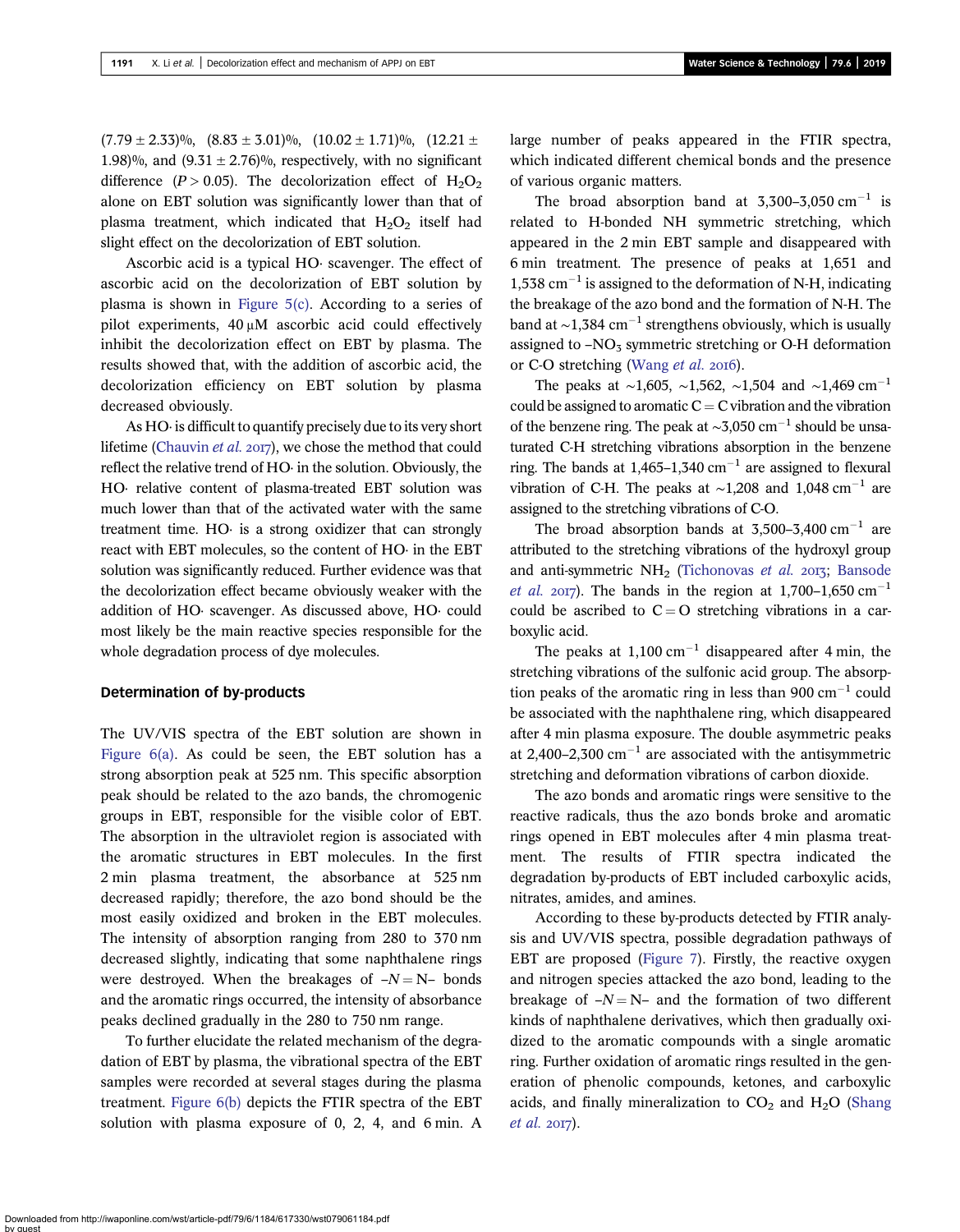<span id="page-8-0"></span>

Figure 6 | The residues evolution of EBT solution with different plasma treatment times; (a) UV/VIS spectra, (b) FTIR spectra.

## **CONCLUSIONS**

The results showed that the relatively high decolorization rate (approximately 80%) was obtained after 6 min treatment. The changes and activities of several RONS in the liquid phase were confirmed. The direct oxidation of  $H_2O_2$  to EBT molecules was very weak. During the whole decolorization process, HO and  $O_2^-$  played crucial roles in the degradation of EBT molecules. However, the oxidation of HO was nonselective, while the oxidation of  $O_2^-$  was selective, which might effectively destroy the azo bonds and the aromatic rings. The azo chromophoric group was the most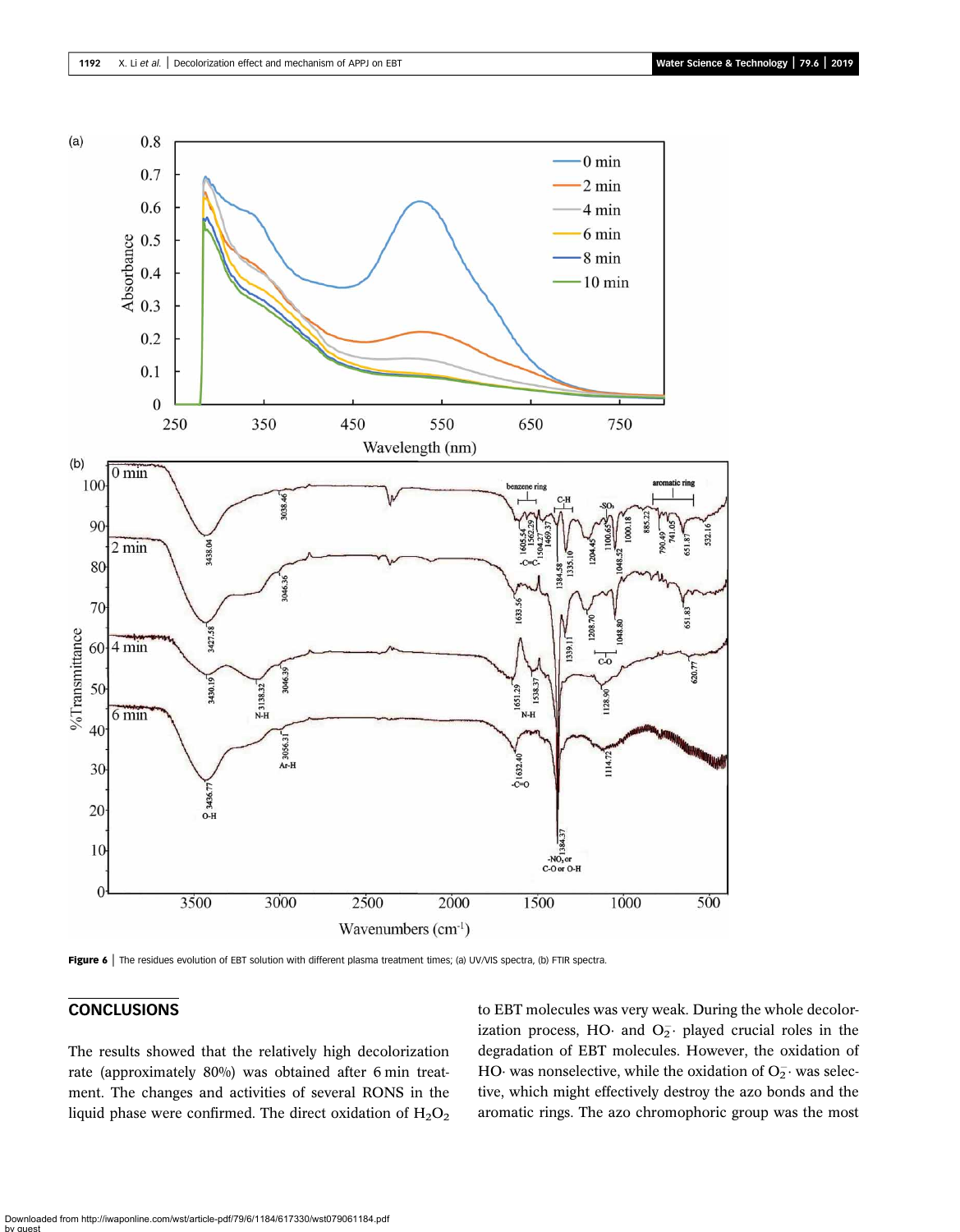<span id="page-9-0"></span>

Figure 7 | Possible degradation pathways of EBT by plasma treatment.

easily destroyed in EBT dye molecules. Based on the UV/ VIS spectra and FTIR analysis, the azo group and aromatic rings in EBT molecules were destroyed and decomposed into low-molecular by-products. The decolorization experiment proved that APPJ is a very efficient method for the degradation of EBT in water.

## ACKNOWLEDGEMENTS

This study was supported by the National Natural Science Foundation of China under Grants 51677146 and the Special Scientific Research Project funds (no. 18JK1102) of Shaanxi Education Department. The authors would like to thank Prof. Ma at the College of Chemistry & Pharmacy, Northwest A&F University, for his excellent technical help.

## **REFERENCES**

- Abdelmalek, F., Ghezzar, M. R., Belhadj, M., Addou, A. & Brisset, J.-L. 2006 Bleaching and degradation of textile dyes by nonthermal plasma process at atmospheric pressure. Industrial & Engineering Chemistry Research 45, 23–29.
- Bansode, A. S., More, S. E., Siddiqui, E. A., Satpute, S., Ahmad, A., Bhoraskar, S. V. & Mathe, V. L. 2017 [Effective degradation of](http://dx.doi.org/10.1016/j.chemosphere.2016.09.089) [organic water pollutants by atmospheric non-thermal plasma](http://dx.doi.org/10.1016/j.chemosphere.2016.09.089) [torch and analysis of degradation process](http://dx.doi.org/10.1016/j.chemosphere.2016.09.089). Chemosphere 167, 396–405.
- Chauvin, J., Judee, F., Yousfi, M., Vicendo, P. & Merbahi, N. [Analysis of reactive oxygen and nitrogen species generated in](http://dx.doi.org/10.1038/s41598-017-04650-4) [three liquid media by low temperature helium plasma jet](http://dx.doi.org/10.1038/s41598-017-04650-4). Scientific Reports 7 (1), 4562.
- Chen, C., Li, F., Chen, H.-L. & Kong, M. G. 2017 [Aqueous reactive](http://dx.doi.org/10.1088/1361-6463/aa8be9) [species induced by a PCB surface micro-discharge air plasma](http://dx.doi.org/10.1088/1361-6463/aa8be9) [device: a quantitative study.](http://dx.doi.org/10.1088/1361-6463/aa8be9) Journal of Physics D: Applied Physics 50 (44), 445208.
- Crini, G. 2006 [Non-conventional low-cost adsorbents for dye](http://dx.doi.org/10.1016/j.biortech.2005.05.001) [removal: a review.](http://dx.doi.org/10.1016/j.biortech.2005.05.001) Bioresource Technology 97 (9), 1061–1085.
- Djomgoue, P., Woumfo, E. D., Kammoe, A. L., Siewe, J. M. & Njopwouo, D. 2015 [Efficiency and chemical recycling](http://dx.doi.org/10.1080/09593330.2014.944938) [capability of magnetite-rich clay towards Eriochrome Black T](http://dx.doi.org/10.1080/09593330.2014.944938) [remediation in the fixed-bed system.](http://dx.doi.org/10.1080/09593330.2014.944938) Environmental Technology 36 (1–4), 281–292.
- Garcia, M. C., Mora, M., Esquivel, D., Foster, J. E., Rodero, A., Jimenez-Sanchidrian, C. & Romero-Salguero, F. J. [Microwave atmospheric pressure plasma jets for wastewater](http://dx.doi.org/10.1016/j.chemosphere.2017.03.126) [treatment: degradation of methylene blue as a model dye](http://dx.doi.org/10.1016/j.chemosphere.2017.03.126). Chemosphere 180, 239–246.
- Jiang, B., Zheng, J., Liu, Q. & Wu, M. 2012 [Degradation of azo dye](http://dx.doi.org/10.1016/j.cej.2012.07.088) [using non-thermal plasma advanced oxidation process in a](http://dx.doi.org/10.1016/j.cej.2012.07.088) [circulatory airtight reactor system.](http://dx.doi.org/10.1016/j.cej.2012.07.088) Chemical Engineering Journal 204–206, 32–39.
- Kabdasli, I., Ecer, C., Olmez-Hanci, T. & Tunay, O. [A comparative study of HO\\*- and SO4\\*](http://dx.doi.org/10.2166/wst.2015.204)–based AOPs for the [degradation of non-ionic surfactant brij30](http://dx.doi.org/10.2166/wst.2015.204). Water Science and Technology 72 (2), 194–202.
- Kalsoom, U., Bhatti, H. N. & Asgher, M. 2015 [Characterization of](http://dx.doi.org/10.1007/s12010-015-1674-3) [plant peroxidases and their potential for degradation of dyes:](http://dx.doi.org/10.1007/s12010-015-1674-3) [a review.](http://dx.doi.org/10.1007/s12010-015-1674-3) Applied Biochemistry and Biotechnology 176 (6), 1529–1550.
- Karimi, M. H., Mahdavinia, G. R., Massoumi, B., Baghban, A. & Saraei, M. 2018 [Ionically crosslinked magnetic chitosan/](http://dx.doi.org/10.1016/j.ijbiomac.2018.02.102) [kappa-carrageenan bioadsorbents for removal of anionic](http://dx.doi.org/10.1016/j.ijbiomac.2018.02.102) [eriochrome black-T](http://dx.doi.org/10.1016/j.ijbiomac.2018.02.102). International Journal of Biological Macromolecules 113, 361–375.
- Karthikeyan, S., Boopathy, R. & Sekaran, G. 2015 [In situ](http://dx.doi.org/10.1016/j.jcis.2015.01.066) [generation of hydroxyl radical by cobalt oxide supported](http://dx.doi.org/10.1016/j.jcis.2015.01.066) [porous carbon enhance removal of refractory organics in](http://dx.doi.org/10.1016/j.jcis.2015.01.066) [tannery dyeing wastewater](http://dx.doi.org/10.1016/j.jcis.2015.01.066). Journal of Colloid and Interface Science 448, 163–174.
- Krugly, E., Martuzevicius, D., Tichonovas, M., Jankunaite, D., Rumskaite, I., Jolanta Sedlina, V. R. & Baltrusaitis, J. [Decomposition of 2-naphthol in water using a non-thermal](http://dx.doi.org/10.1016/j.cej.2014.08.098) [plasma reactor.](http://dx.doi.org/10.1016/j.cej.2014.08.098) Chemical Engineering Journal 260, 188–198.
- Liu, J. R., Xu, G. M., Shi, X. M. & Zhang, G. J. 2017 [Low](http://dx.doi.org/10.1038/s41598-017-12043-w) [temperature plasma promoting fibroblast proliferation by](http://dx.doi.org/10.1038/s41598-017-12043-w) [activating the NF-kappaB pathway and increasing cyclind1](http://dx.doi.org/10.1038/s41598-017-12043-w) [expression.](http://dx.doi.org/10.1038/s41598-017-12043-w) Scientific Reports 7 (1), 11698.
- Olszewski, P., Li, J. F., Liu, D. X. & Walsh, J. L. 2014 [Optimizing](http://dx.doi.org/10.1016/j.jhazmat.2014.06.059) [the electrical excitation of an atmospheric pressure plasma](http://dx.doi.org/10.1016/j.jhazmat.2014.06.059)